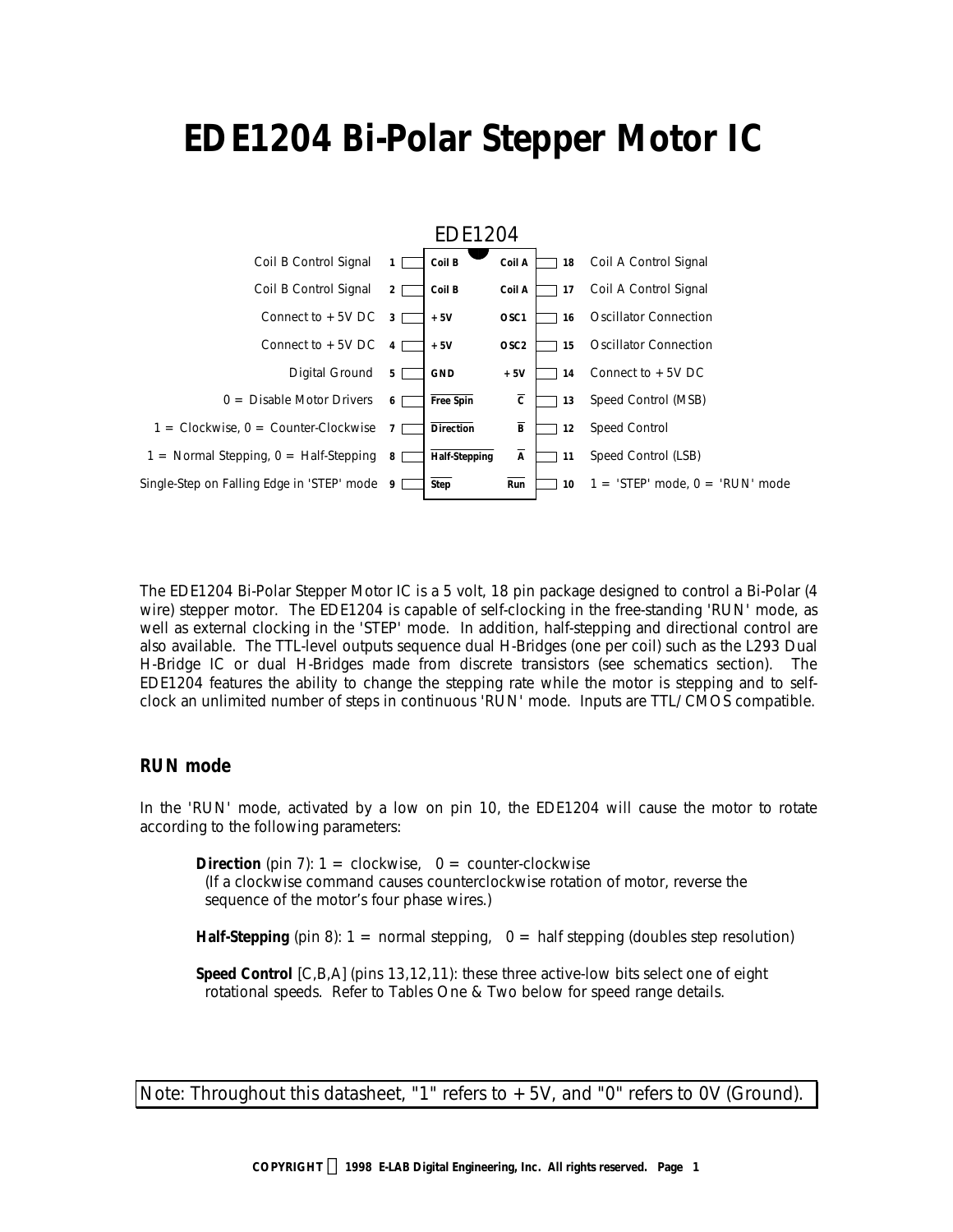# *Table One - Full Step 'RUN' mode speeds\*:*

Revolutions per second & minute are based upon a 1.8° per step motor. EDE1204 external clock speed is 4 MHz.

| Speed Input (C,B,A) | <b>RPS</b> | <b>RPM</b> |
|---------------------|------------|------------|
| 000                 | .152       | 9.1        |
| 001                 | .172       | 10.3       |
| 010                 | $.2\,$     | 12         |
| 011                 | .244       | 14.6       |
| 100                 | .303       | 18.2       |
| 101                 | .4         | 24         |
| 110                 | .606       | 36.4       |
| 111                 | 1.18       | 70.6       |

# *Table Two - Half-Step 'RUN' mode speeds\*:*

Revolutions per second & minute are based upon a 1.8 º per step motor. EDE1204 external clock speed is 4 MHz.

| Speed Input (C,B,A) | <b>RPS</b> | <b>RPM</b> |
|---------------------|------------|------------|
| 000                 | .077       | 4.6        |
| 001                 | .089       | 5.3        |
| 010                 | .103       | 6.2        |
| 011                 | .121       | 7.27       |
| 100                 | .154       | 9.2        |
| 101                 | $.2\,$     | 12         |
| 110                 | .303       | 18.2       |
| 111                 | .606       | 36.4       |

\* Note: indicated speeds are approximate and may vary with oscillator frequency and other factors. Please verify exact value before using in any speed-critical application.

The following chart depicts revolutions per second for a 1.8° stepper motor, in relation to the three speed selection bits, for both full and half stepping. Please note that the speed increase is nonlinear; i.e. finer speed control is available at slower step speeds. Again, indicated speeds are approximate and will vary with oscillator frequency. Please verify exact value before using in any speed-critical application.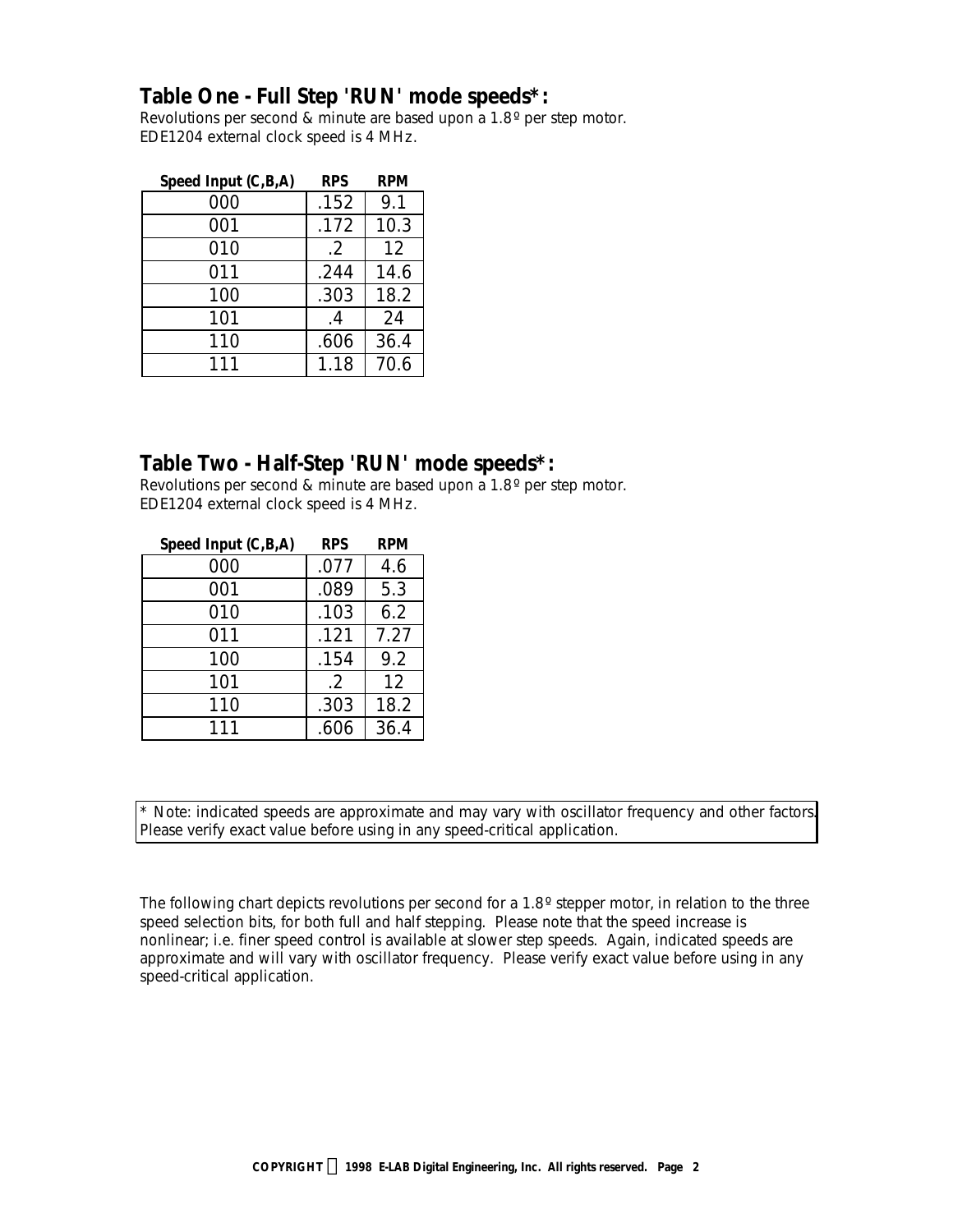

#### **Motor Speed vs. Speed Selection Bits**

#### **STEP mode**

In the 'STEP' mode, an external clock signal is required for each step of the motor. The RUN (pin 10) line must be left high. Each low-going pulse on the STEP (pin 9) line causes a movement of the motor according to the Direction and Half-step pins as specified below:

**Direction** (pin 7):  $1 =$  clockwise,  $0 =$  counter-clockwise (If a clockwise command causes counterclockwise rotation of motor, reverse the sequence of the motor's four phase wires.)

**Half-Stepping** (pin 8):  $1 =$  normal stepping,  $0 =$  half stepping (doubles step resolution)

With the EDE1204 running at an external clock speed of 4 MHz, the 'STEP' pin may be driven at speeds up to 5 KHz, resulting in a motor speed over 1,500 RPM with a 1.8° per step motor. All stepper motors require ramped acceleration to such high RPM rates; do not instantly apply high speed step requests immediately to a stopped motor. Motor type and load will determine maximum acceleration rate. However, ordinary speed ranges (such as the EDE1204's 'RUN' mode speeds) do not require a ramped acceleration.

## **Free-Spin**

Holding the free-spin input (pin 6) low causes the EDE1204 to de-activate both motor coils by placing each wire of a coil at the same voltage. During ordinary operation (step and run modes) the motor is held in position by the 'braking' effect inherent in all stepper motors. Activating this active-low input allows the motor spindle to spin freely without the braking effect. Braking effect is resumed when free-spin input (pin 6) is raised.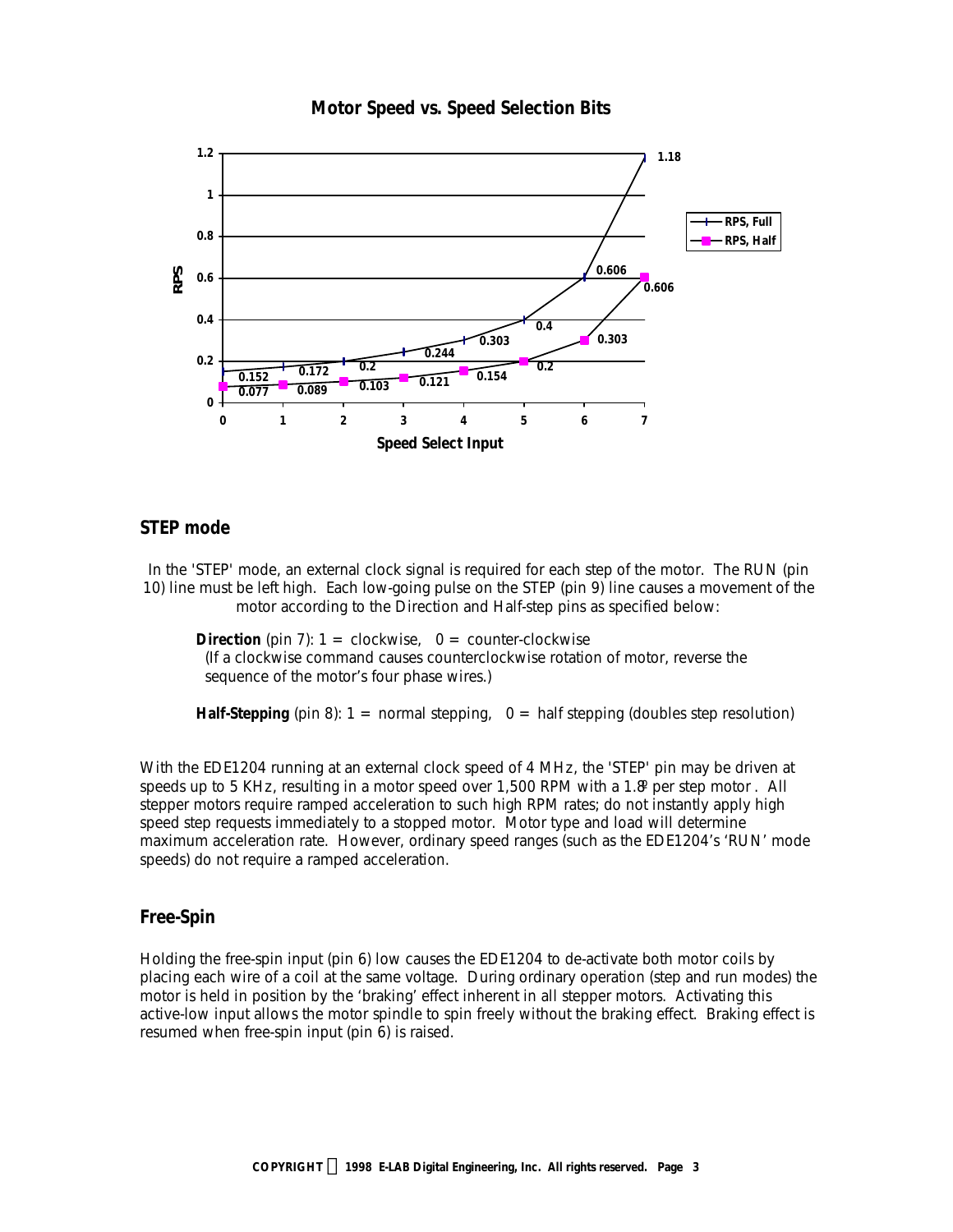#### **Hookup Examples**

*Warning: As activating both sides of an H-Bridge circuit may cause short-circuit current flow, it is imperative that the two EDE1204 pins labeled 'Coil A' be connected as inputs to one H-Bridge, and the two EDE1204 pins labeled 'Coil B' be connected as inputs to the other H-Bridge.*



*Connection via L293 H-Bridge IC (full EDE1204 schematic not shown)*

In this first example, The EDE1204 is paired with a L293 Dual H-Bridge IC. The L293 can supply up to 1A per coil. A variant of the L293, the L293D, includes the output clamping diodes within the IC. This arrangement is ideal for many applications as it provides a two IC drive circuit.

#### *Pinout for the L293 IC is as follows:*

*Pin 1: Chip Inhibit Pin 2: Input 1 Pin 3: Output 1 Pin 4: GND Pin 5: GND Pin 6: Output 2 Pin 7: Input 2 Pin 8: Vc (Collector Supply Voltage) Pin 9: Chip Inhibit 2 Pin 10: Input 3 Pin 11: Output 3 Pin 12: GND Pin 13: GND Pin 14: Output 4 Pin 15: Input 4 Pin 16: Vss (Logic Supply Voltage, +5V)*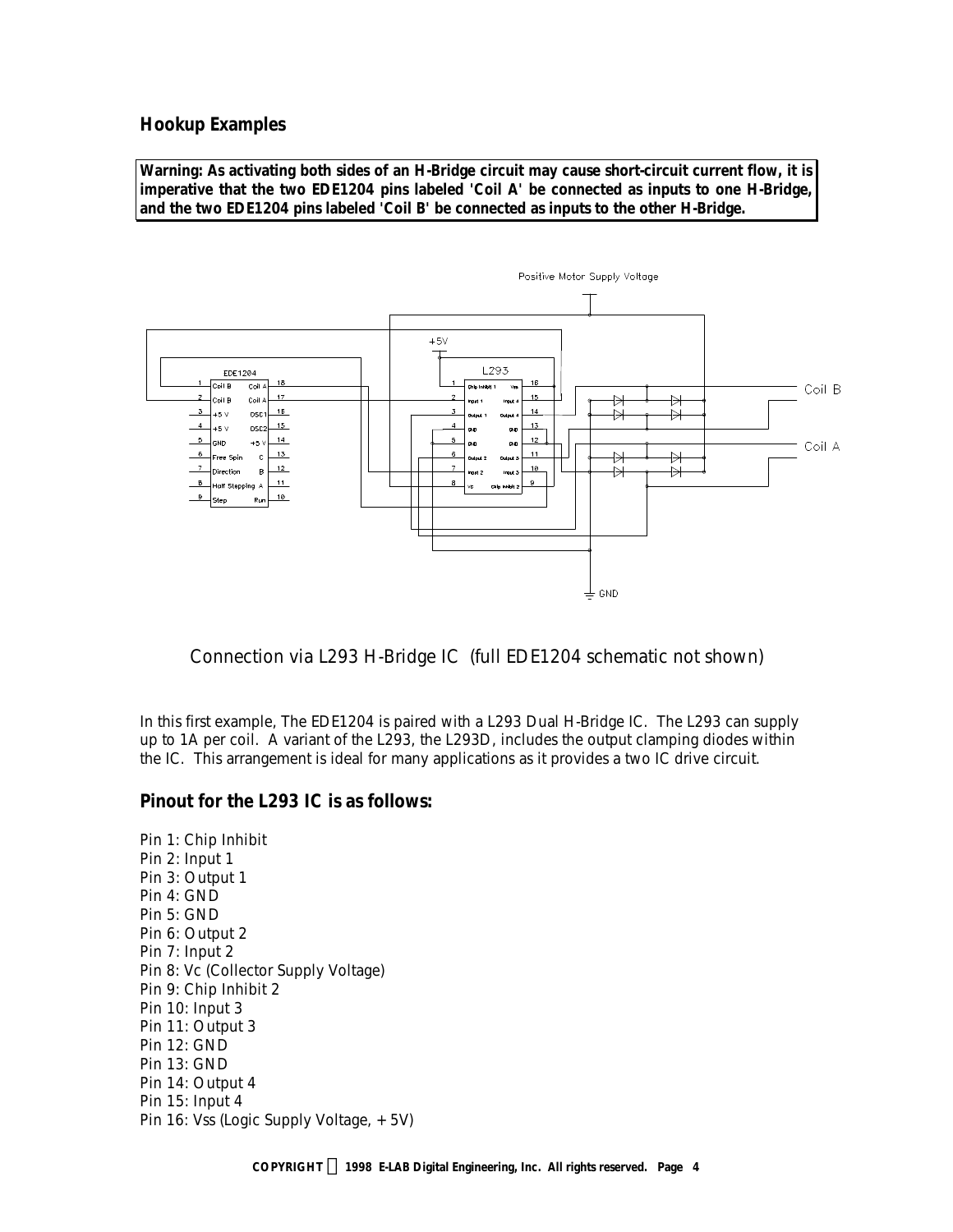

*Connection via Eight-NPN Transistor H-Bridge (full EDE1204 schematic not shown)*

The above circuit utilizes eight NPN transistors. For low-current applications, inexpensive 2N2222 NPN transistors may be used. For higher currents, higher-capacity transistors may be used. One suitable choice would be ZETEX ZTX690B (high-gain NPN), capable of up to 2A continuous current. *(ZETEX Semiconductor's web site is www.zetex.com )* If a typical, low-gain power transistor is used, such as the MJE3055T, you may need to modify resistor values due to these transistors' lower current gain. Notice that the four diodes connecting the emitters to the collectors must be capable of carrying the motor coil current, and that the eight clamping diodes must be fast enough for the maximum motor speed to be used. In most instances, a 1N4007 or 1N5408 works well for the four emitter-collector diodes, and a 1N4007 works well for the eight clamping diodes.

One advantage of using all NPN transistors for the drive circuitry is that it lowers the possibility of confusion during board assembly & production. Also, using only eight transistors, it results in a lower production cost than most typical H-Bridge circuits.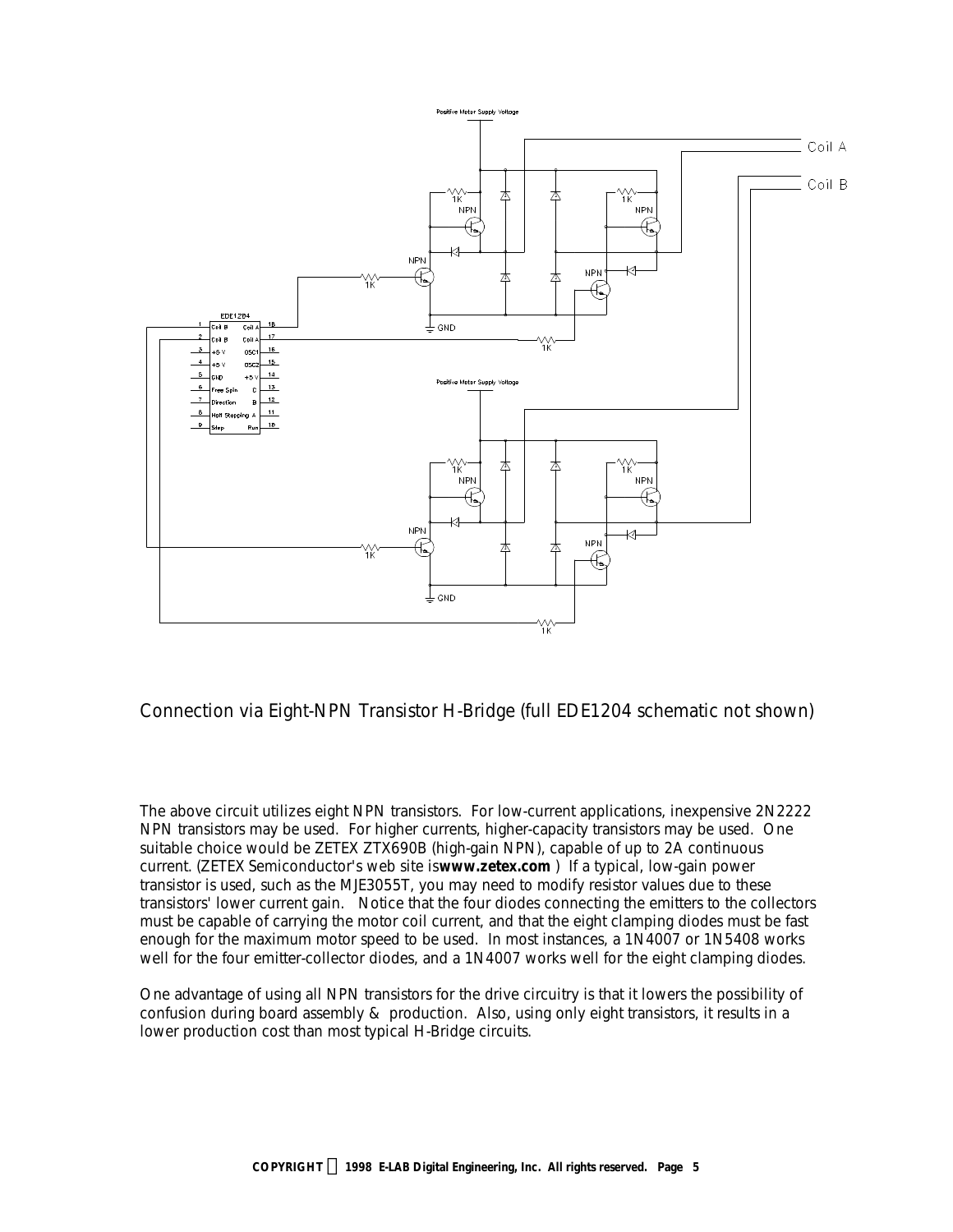

*Connection via NPN-PNP Transistor H-Bridge (full EDE1204 schematic not shown)*

This classic H-Bridge circuit makes use of matched NPN and PNP drive transistors. Note that four 2N2222 NPN transistors are used to interface between the EDE1204 and the H-Bridge circuit; any small-signal NPN transistor may be substituted.

One suitable choice for the matched NPN-PNP pairs is the ZETEX ZTX690B NPN transistor are ZETEX ZTX790A PNP transistor. These high-gain, high performance transistors are capable of delivering a lot of current in a small modified TO-92 package; up to two Amps per coil can be delivered using this pair (see transistor datasheets for exact figures). Alternately, any other type of NPN-PNP pairs may be used - the choices are seemingly unlimited.

Again, note that with the above circuit the eight clamping diodes must be fast enough for the motor speed you are using.

*For further information on the use of the EDE1204 Bi-Polar Stepper Motor IC, or the EDE1200 Unipolar Stepper Motor IC, download a copy of the E-Lab Stepper Motor FAQ containing troubleshooting tips to common problems as well as illustrating the connection of a 555 timer IC to the EDE1204 for variable speed stepping. If you require assistance with your design please do not hesitate to contact us for free engineering design-in assistance.*